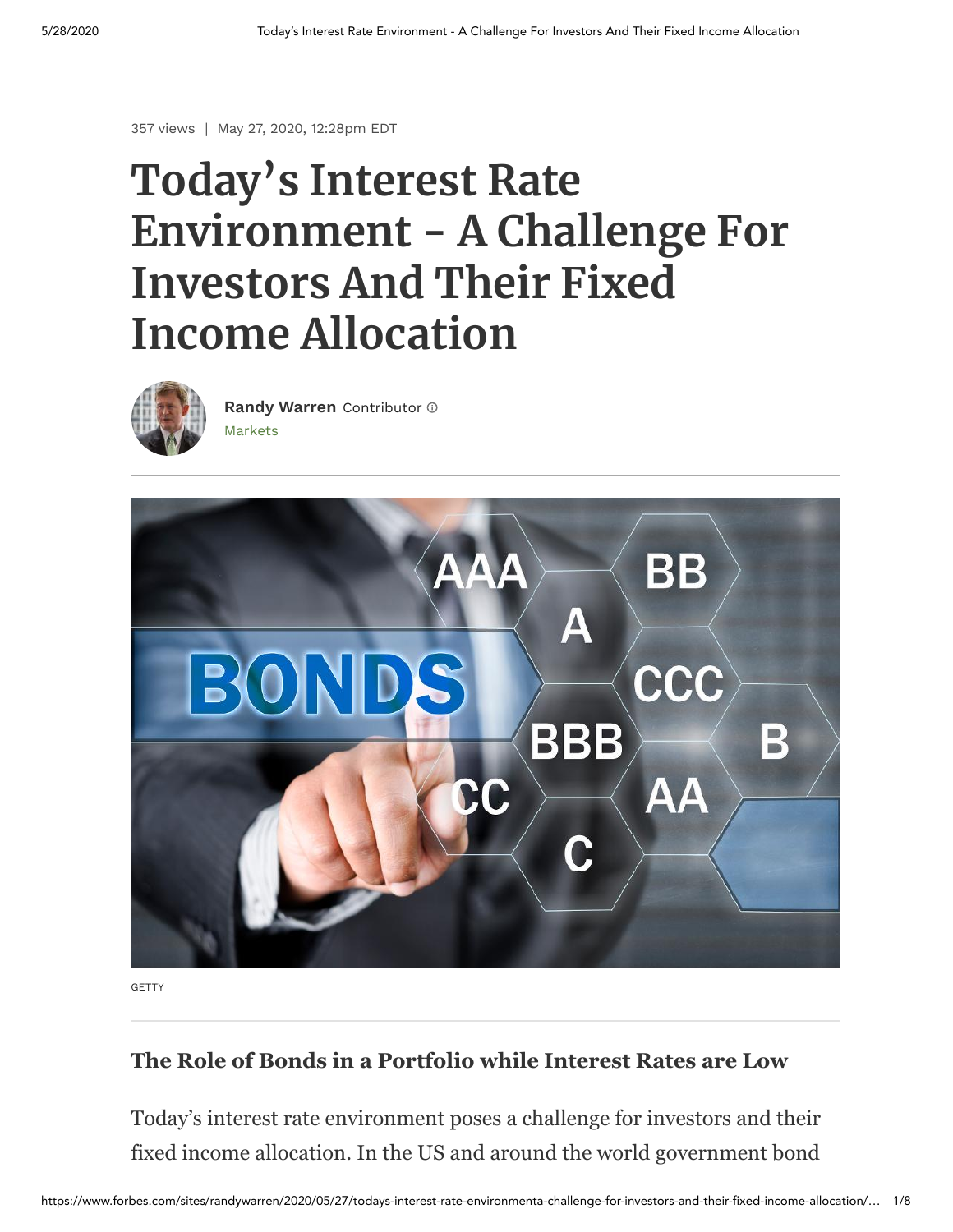5/28/2020 Today's Interest Rate Environment - A Challenge For Investors And Their Fixed Income Allocation

yields are at extremely low levels, at the time of writing this report, the US Treasury 10 year is at .70% and some other countries' yields are zero or negative. Over the years investors have looked to bonds for income, capital preservation and a hedge against inflation. Investors have enjoyed a bull market in fixed income securities/bonds over the last 40 years!

 A little history on interest rates and how they arrived at these levels. In the early 1980's Federal Reserve Chairman Volcker raised US rates dramatically to curb extremely high inflation at the time. Treasury yields ranged from 20% short term to 15% long term at that time. Since that period interest rates in the US and world have steadily declined as inflation has receded to less than 2%. Contributing to rate declines was the substantial easing of monetary policy by central banks during the 2008 financial crisis. Structurally, economic growth has remained low since that period and world central banks have never really let their foot off the gas pedal. In addition, supply of notes/bonds have been removed from the market due to quantitative easing, demand by a retiring US population, and overseas investors buying US fixed income securities (as US rates have remained more attractive than foreign rates). Given the rally in US equities since 2009, one may be surprised that US long dated bonds have performed as well as the S&P 500 since 2007, as demonstrated in the chart below of the  $SPY(S\&P\text{ index})$  and BLV the (Vanguard  $\overline{VT}$  long bond index).

#### **Today In:** [Markets](https://www.forbes.com/markets)

**[Here's What's Moving Oil Prices](https://www.forbes.com/sites/naeemaslam/2020/05/28/heres-whats-moving-oil-prices/) [How The United States Was Forged Out Of Another Historic Epidemic](https://www.forbes.com/sites/pedrodacosta/2020/05/28/how-the-united-states-was-forged-out-of-another-historic-epidemic/) [Growth Is Crushing Value Right Now, But Take A Long-Term Horizon](https://www.forbes.com/sites/greatspeculations/2020/05/27/growth-is-crushing-value-right-now-but-take-a-long-term-horizon/)**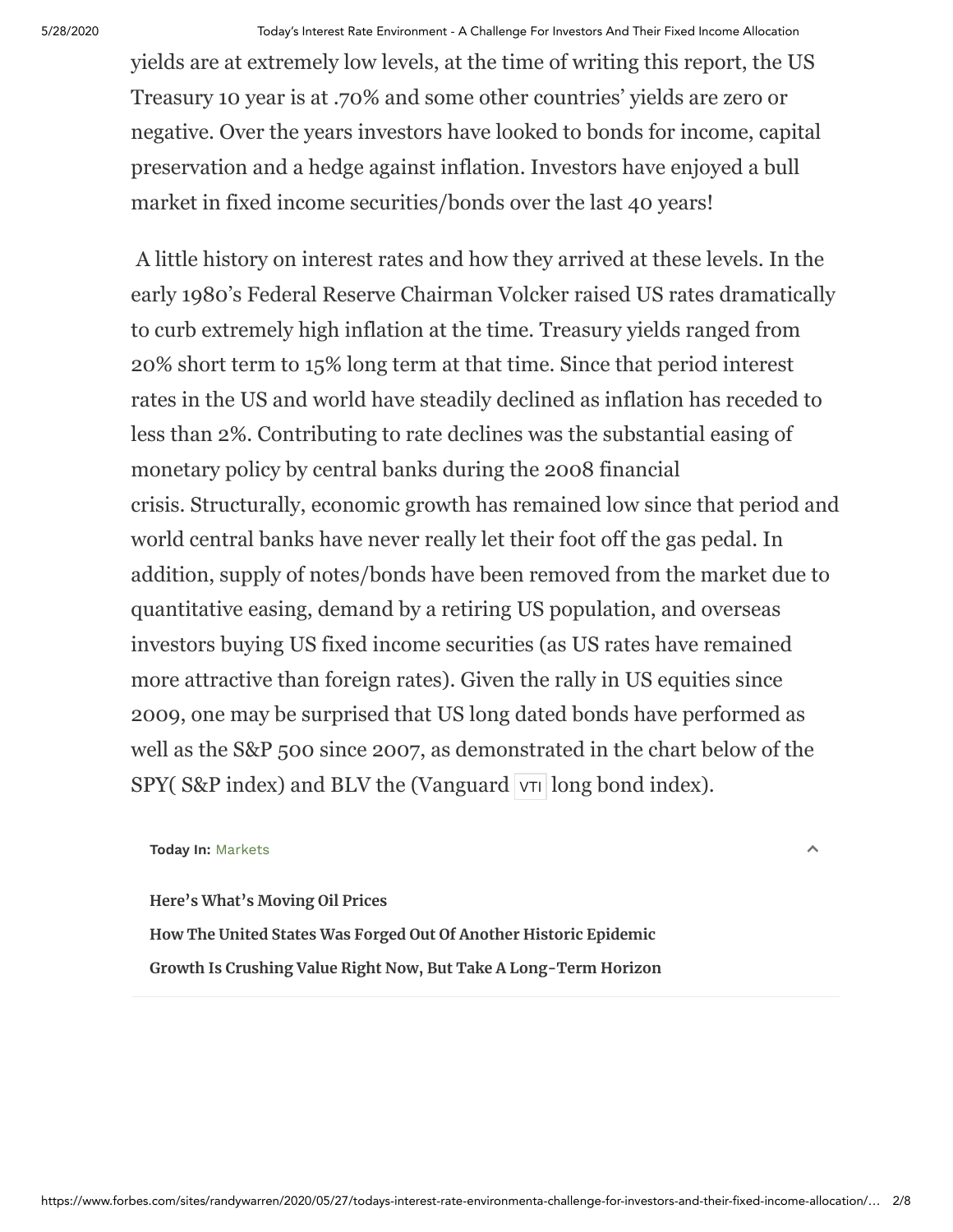

WARREN FINANCIAL

With the spread of the Coronavirus (Covid-19) world central banks have acted quickly to reduce interest rates further and build on quantitative easing programs from the 2008 period to keep the financial markets liquid. Near term and maybe longer, central banks will keep interest rates ultra-low to stabilize the markets from the economic effects of the Covid-19 pandemic. A crisis of this magnitude did produce a flight to quality, as investors purchased US treasuries for safety and sold other types of fixed income securities, i.e., mortgage backed, municipals, corporate bonds and preferred securities. Although the US Federal Reserve expanded their quantitative easing programs to include corporate, municipal bonds and high yield ETFs to back stop those areas of the market, there still exists some dislocation in treasury yields to other fixed income securities. As the economies of the world start to repair, I would expect investors will start to look at fundamentals, such as the level of inflation, negative real rates of return for US treasuries securities, and the increased supply of bonds as governments finance the unprecedented fiscal stimulus and as central banks gradually unwind quantitative easing.

So now we will answer the question of what role bonds will have in a portfolio with interest rates at these low levels. Going forward, expect bonds to have a muted contribution to portfolios. Bonds will be used mainly as a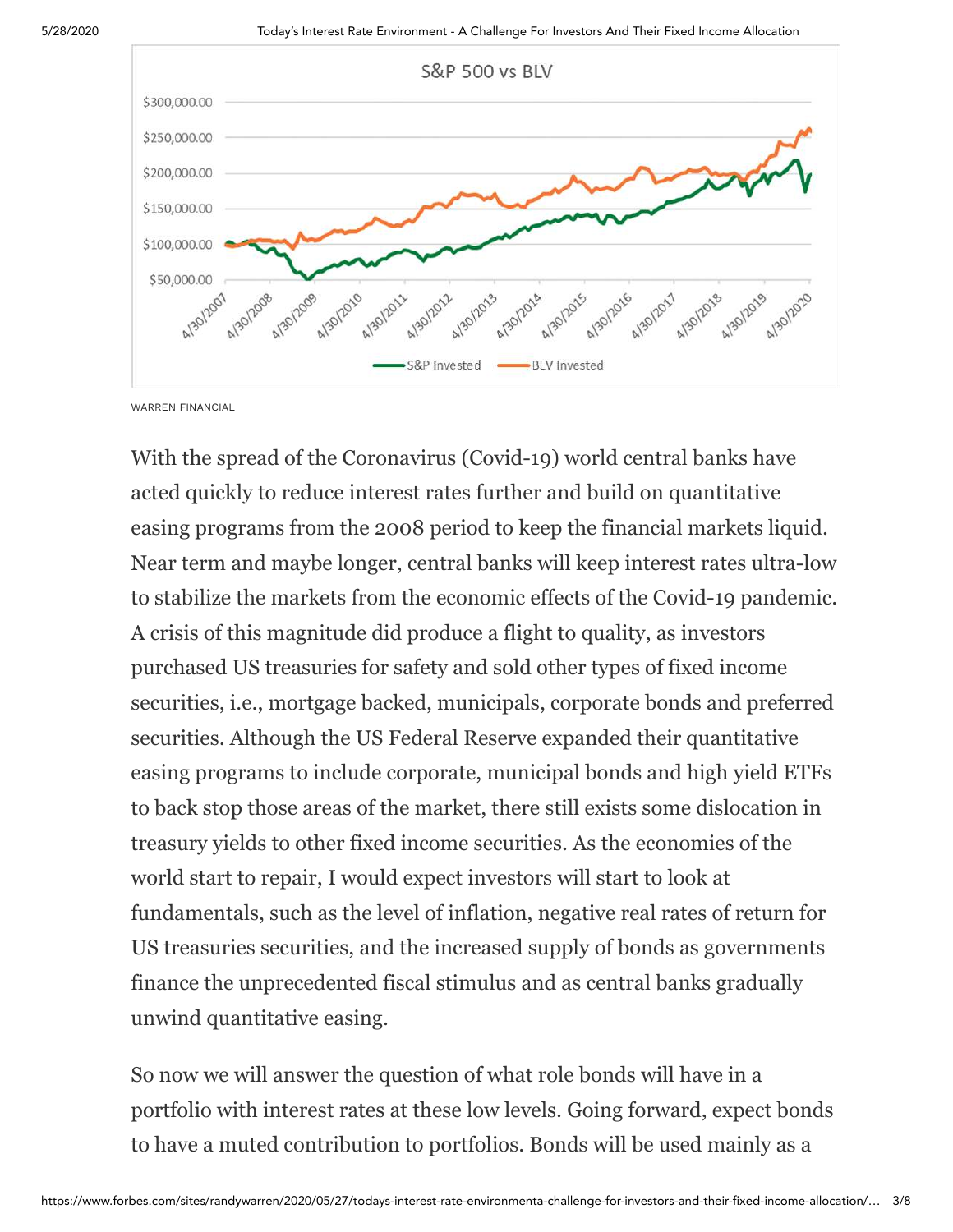diversification tool. As the chart blow illustrates, the drawdown of the AGG (Barclay's US bond aggregate) is much less than that of the S&P index in periods of extreme volatility. But expect the stream of income for bonds to be much less and there is a chance of a decline in value if interest rates start to rise. There is no one size fits all answer to an investor's allocation to bonds, it should be customized to that individual's risk tolerance and income needs. But for the sake of this paper it is safe to say that a conservative to moderate investor will continue to have some allocation to fixed income securities or perhaps a substitute alternative investment.



WARREN FINANCIAL

Given the outlook for bonds contribution to a portfolio, from a tactical standpoint I would recommend an underweight to fixed income/bond investment at this time.

# **Laddering**

Over the years it was a common practice to use the ladder method to manage a bond portfolio. The theory was to purchase bonds with different maturities along the yield curve. As one bond matures you replace it with a new bond at the longest desired maturity with the expectations that the fluctuation in rates will have a minimum effect on your cash flow over time.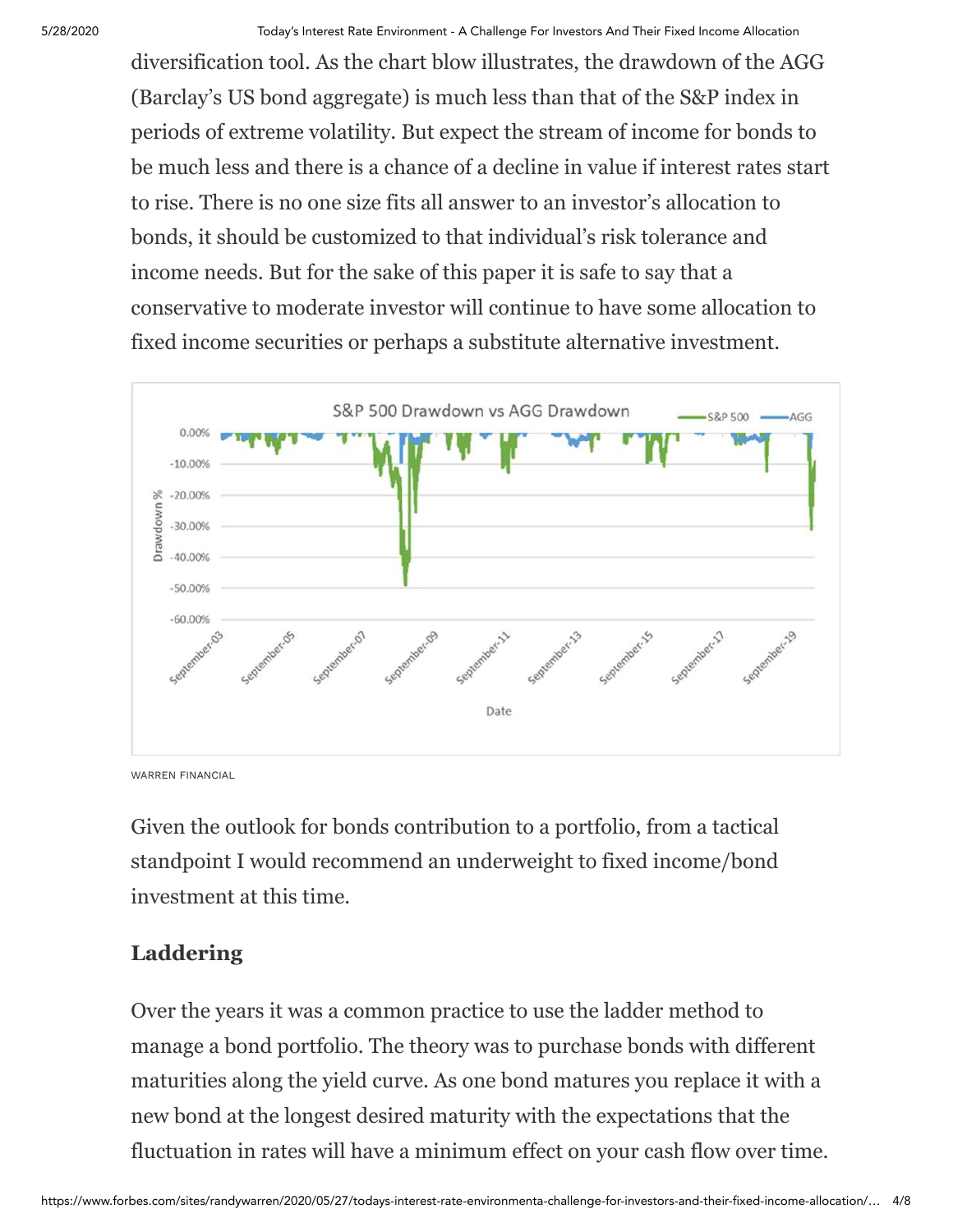5/28/2020 Today's Interest Rate Environment - A Challenge For Investors And Their Fixed Income Allocation



WARREN FINANCIAL

But since rates are ultra-low and possibly staying ultra-low for the foreseeable future, an alternative to a ladder would be to redeploy funds to a money market fund. Yes, increase your cash position! Treasuries and money market funds have similar correlations and you are not getting paid to move out on the yield curve. Another alternative to a ladder might be a barbell strategy.

### **Barbell Strategy**

In fixed income a barbell strategy is investing in long- and short-term bonds, avoiding the intermediate sector of the yield curve. Taking a tactical approach, we suggest investing in the extreme short-end of the yield curve i.e. money market funds and look at longer dated maturities to take advantage of wider credit spreads (yield spreads between treasuries vs other debt classes) and invest in the sweet spots of the corporate or municipal yield curve. For example, looking at 5 or 10-year AA rated corporate bonds yielding 1.26% and 1.88% respectively, this is a pick-up of .92 and 1.25 over similar maturities in US treasuries. Or 10 or 20-year in AA rated municipals yielding 1.59% and 2.27% respectively, which is a yield pick-up of .97 and 1.23. Using the Barbell approach will give you the opportunity to fill in the ladder with the money market funds once rates start to normalize.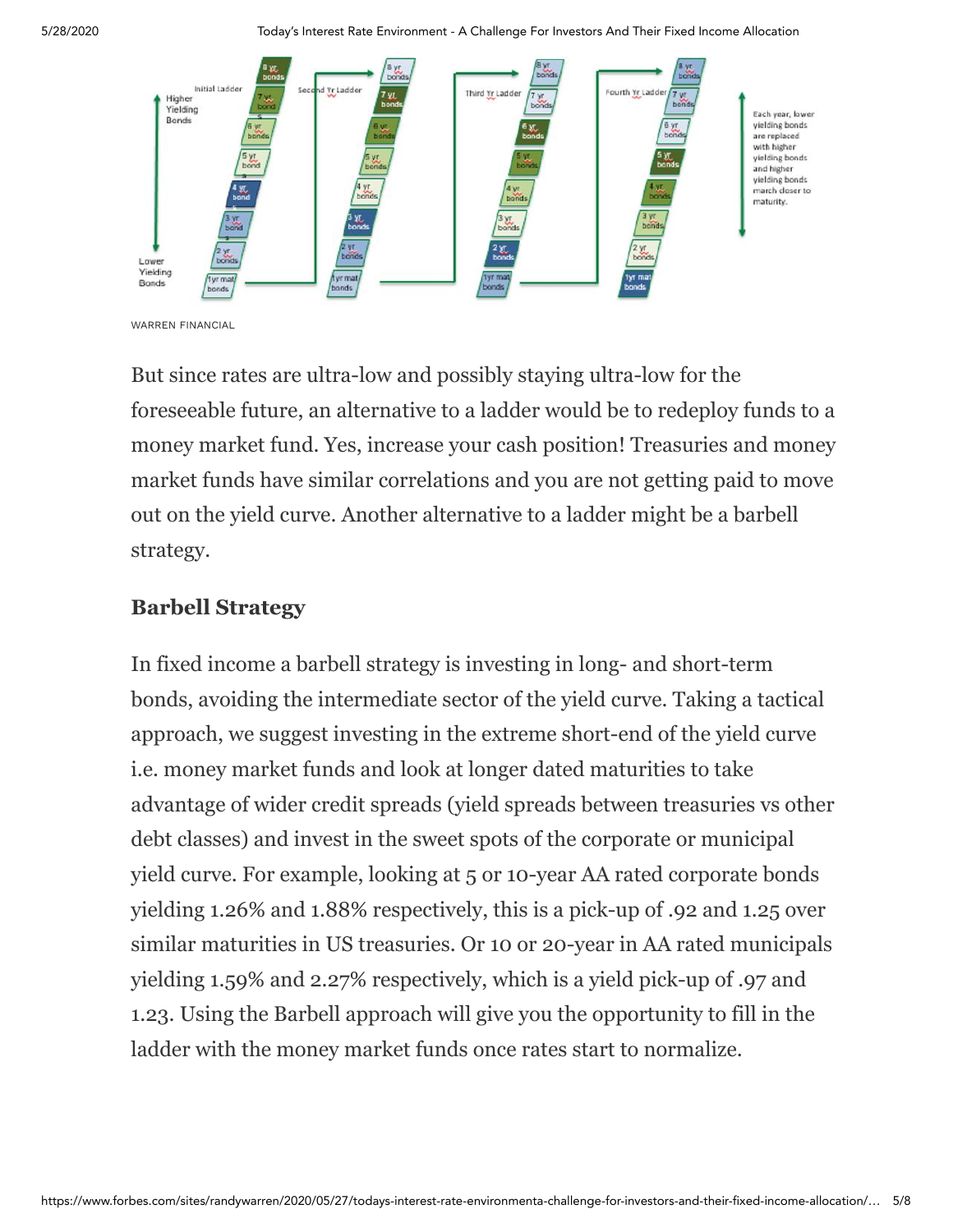

WARREN FINANCIAL

### **The Municipal Bond Advantage**

Municipal bonds are excellent in taxable accounts as in most cases the income is federally tax free. If you are in the 37% tax bracket the tax equivalent yield on the above-mentioned municipal bonds are 2.7% and 3.8% respectively, a yield pick-up of greater than 4 times that of US Treasury's!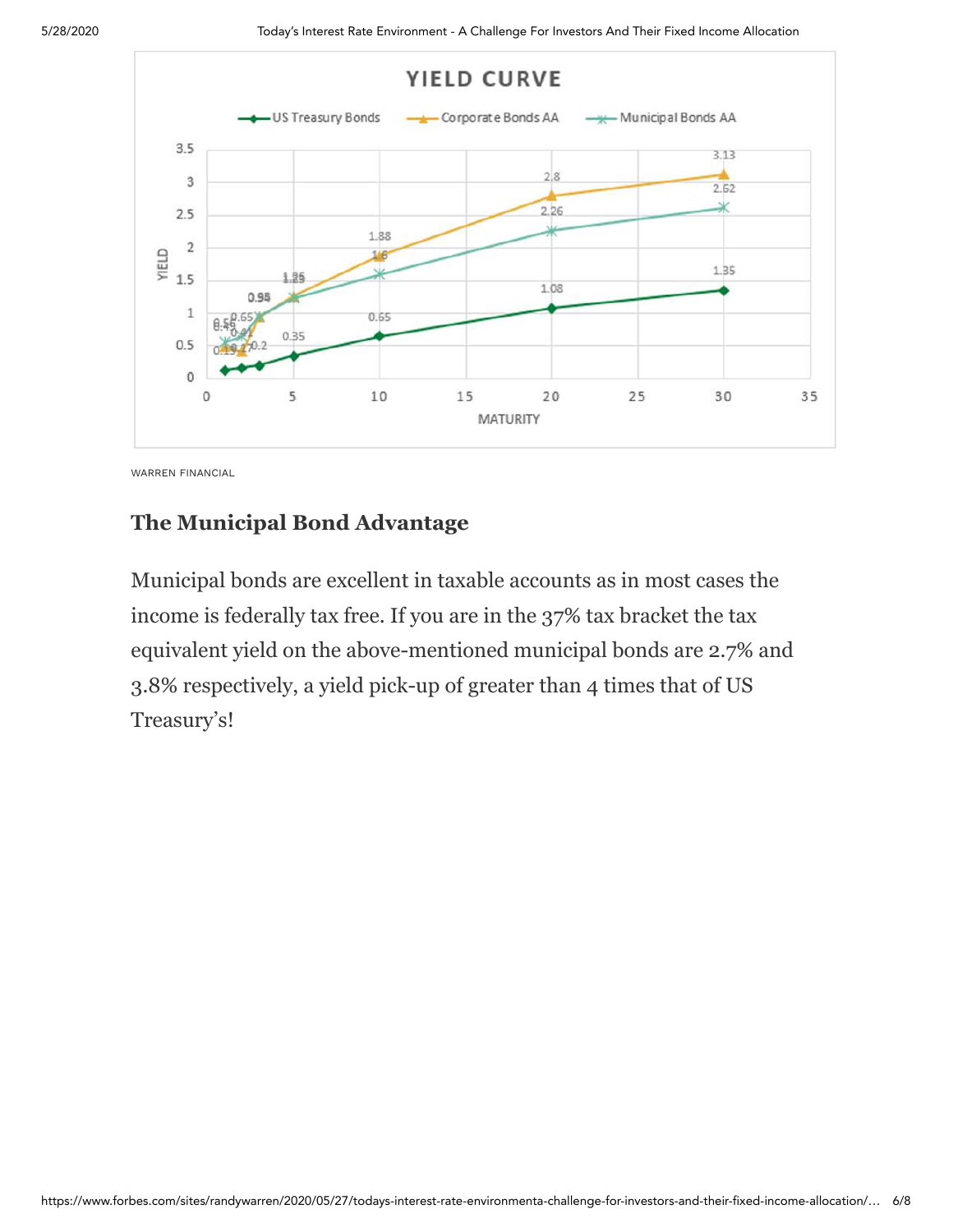#### Highest yield currently being offered for the product and maturity range

| Product                | $0-1$ yr | $1-3$ yr | $3-5$ yr | $5-7$ yr | 7-10 yr | 10-20 yr | $20+yr$ |
|------------------------|----------|----------|----------|----------|---------|----------|---------|
| CDs                    | 0.566    | 0.905    | 1.271    | 1.601    | 2.024   | 2.022    | ---     |
| <b>Agencies</b>        | 0.153    | 0.663    | 1.182    | 1.603    | 1.950   | 2.407    | 2.865   |
| <b>Corporate (AAA)</b> | 0.243    | 0.712    | 1.136    | 1.621    | 1.994   | 2.868    | 3.497   |
| Corporate (AA)         | 0.232    | 0.874    | 1.327    | 1.716    | 2.106   | 3.081    | 3.482   |
| Corporate (A)          | 0.352    | 0.884    | 1.497    | 1.927    | 2.303   | 3.249    | 3.502   |
| Corporate (BBB)        | 0.545    | 1.273    | 2.134    | 2.627    | 3.153   | 4.075    | 4.487   |
| <b>Municipal (AAA)</b> | 0.111    | 0.468    | 0.742    | 1.064    | 1.492   | 2.442    | 3.438   |
| <b>Municipal (AA)</b>  | 0.116    | 0.401    | 0.692    | 1.046    | 1.461   | 2.100    | 3.452   |
| Municipal (A)          | 0.185    | 0.574    | 0.892    | 1.385    | 1.940   | 2.809    | 3.715   |
| <b>Municipal (BBB)</b> | 0.708    | 1.066    | 1.512    | 1.878    | 2.697   | 3.569    | 4.201   |
| <b>U.S. Treasuries</b> | 0.349    | 0.643    | 0.979    | 1.250    | 1.303   | 1.108    | 1.972   |

Source: Warren Financial · Created with Datawrapper

DATAWRAPPER

In recommending using corporate or municipal bonds in a portfolio, use an active municipal bond manager that can take advantage of the best part of the bond curve as well as pay attention to the credit quality of the individual bonds.

# **Avoiding Bond Funds and Bond ETFs**

Bond Funds and Bond ETFs are areas you want to avoid with interest rates at these levels. The average maturity of bond ETF funds has increased over the last decade. As investors, you have no control over the maturity of the bonds the mutual funds hold, and you can lose money as interest rates rise.

# **Alternatives to enhance Bond returns**

Another area that accredited investors can use to enhance their bond portfolios is non correlated-low volatility alternative investments such as Life settlement contracts, Short-term Commercial Bridge loans and Professionally Managed Commercial Real Estate. These investments tend to